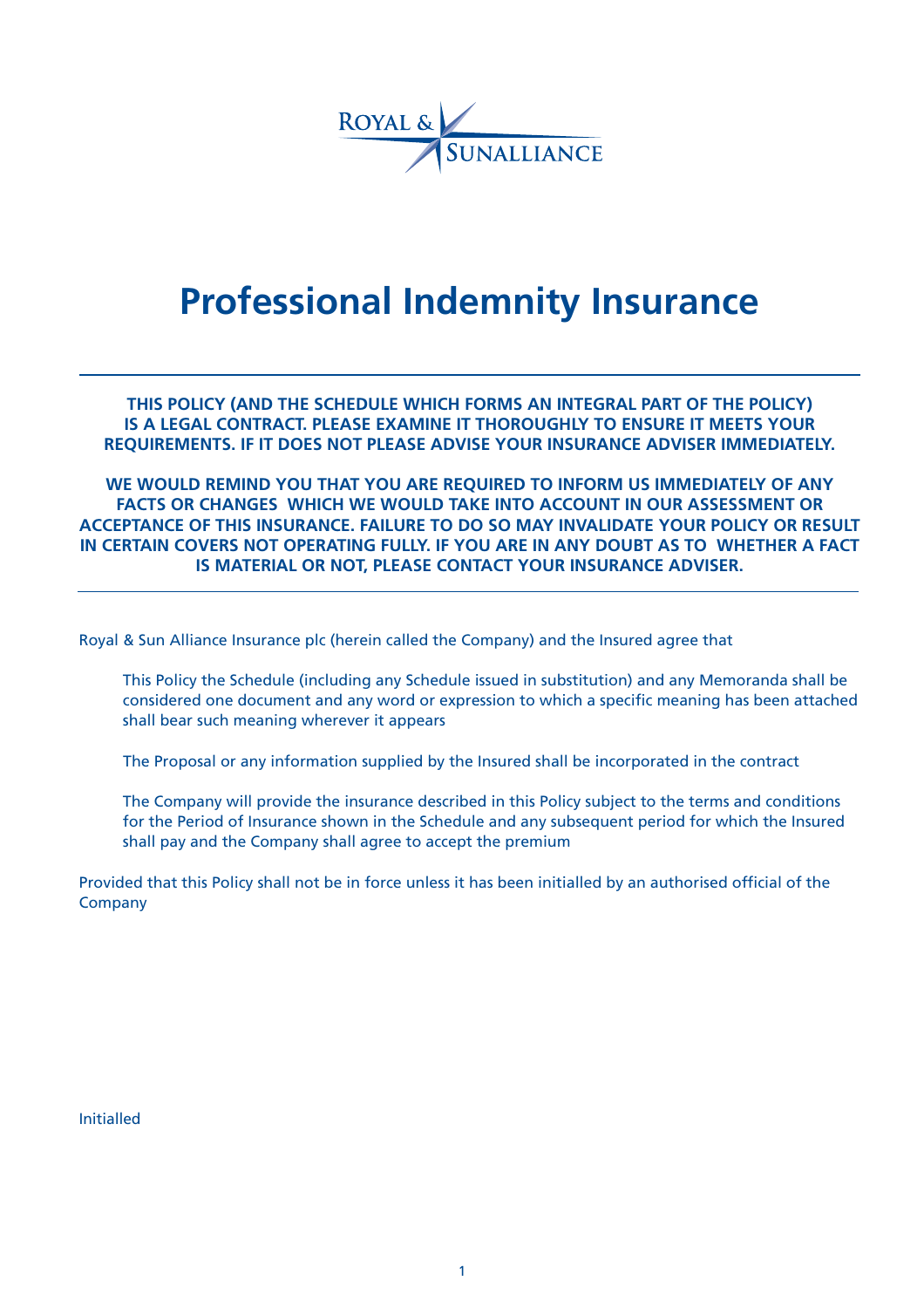# **CONTENTS**

| <b>Definitions</b>         | 3                       |
|----------------------------|-------------------------|
| <b>Interpretation</b>      | 5                       |
| <b>Insurance Clauses</b>   | 6                       |
| <b>Limits of Indemnity</b> | 7                       |
| <b>Exclusions</b>          | $\overline{\mathbf{z}}$ |
| <b>General Conditions</b>  | 9                       |
| <b>Claims Conditions</b>   | 10                      |
| <b>Special Benefits</b>    | 11                      |
| <b>Renewal Procedure</b>   | 11                      |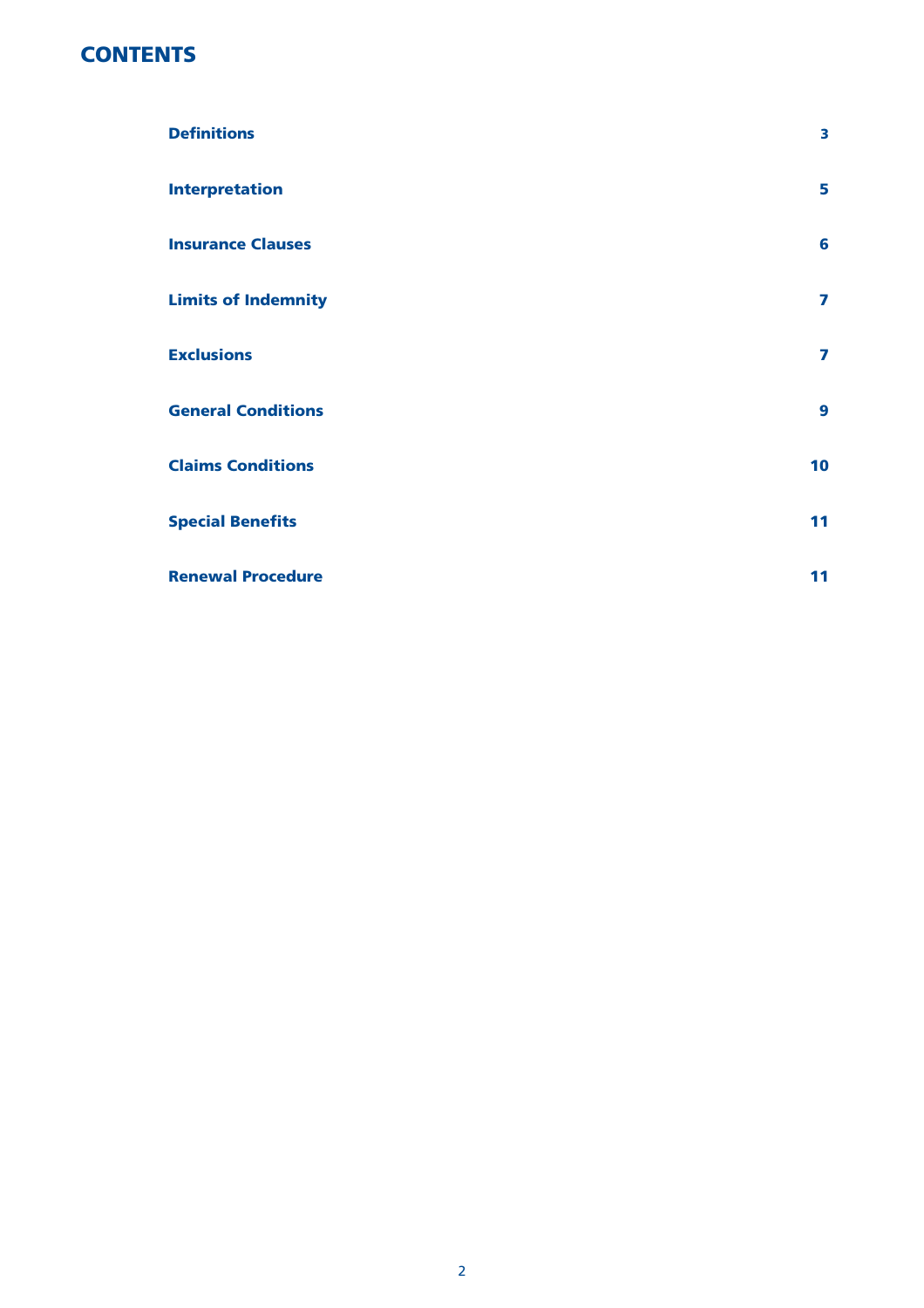# **PROFESSIONAL INDEMNITY INSURANCE TERMS AND CONDITIONS**

NOTICE: THIS INSURANCE COVERS ONLY CLAIMS OR LOSSES MADE AND NOTIFIED TO THE COMPANY DURING THE PERIOD OF INSURANCE

# **DEFINITIONS**

For the purposes of Professional Indemnity Insurance

# **1 Asbestos Risks** means

- A) the presence of Asbestos Asbestos Dust or Asbestos Containing Materials
- B) the release of Asbestos Dust
- C) the exposure of persons buildings or property to Asbestos Dust or Asbestos Containing Materials

# **2 Asbestos** means

crocidolite amosite chrysotile fibrous actinolite fibrous anthophyllite or fibrous tremolite or any mixture containing any of those minerals

### **3 Asbestos Dust** means

fibres or particles of Asbestos

### **4 Asbestos Containing Materials** means

any material containing Asbestos or Asbestos Dust

#### **5 Bodily Injury** means

death disease illness or bodily or mental injury

# **6 Claim** means

- A) service of a Claim Form Counterclaim Other Additional Claim Application Notice Notice of Appeal Witness Summons or similar legal document including an application for any related injunction or
- B) a reference to or notification of intention to commence or the commencement of proceedings of any kind including arbitration proceedings or a complaint to an ombudsman or
- C) a written communication including electronic communications (whether or not containing a demand for compensation or damages) asserting a legal liability on the part of the Insured or
- D) any communication in whatsoever form invoking any Pre-Action Protocols as may be issued and approved from time to time

# **7 Defence Costs** means

all costs and expenses (other than costs incurred in connection with Claims Condition 8B) which are incurred by the Company or by the Insured with the Company's written consent in connection with the defence investigation or settlement of any Claim made against the Insured and notified under this Insurance and in connection with any circumstances which might give rise to a Claim

# **8 Documents** means

all

- A) documents (excluding bearer bonds coupons bank or currency notes or other negotiable instruments)
- B) computer systems records

the property of the Insured or for which the Insured is responsible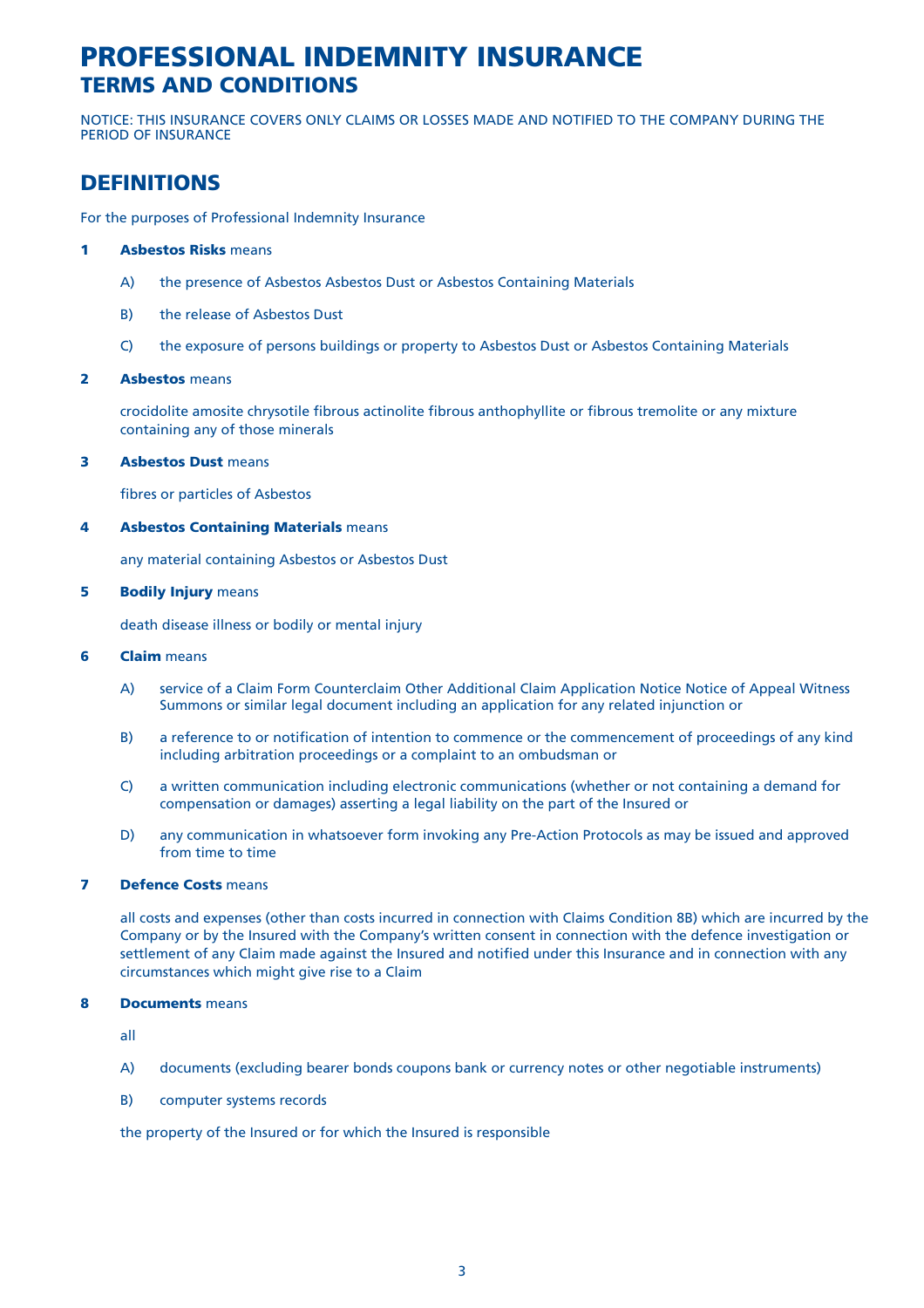#### **9 Employee** means

any person including any trainee or consultant under a contract of service with the Insured or the Predecessors in respect of Professional Business at the time of any conduct giving rise to a Claim against the Insured or at the time of any other occurrence which may be the subject of indemnity under this Insurance

#### **10 The Insured** means

the Insured as named in the Schedule The following will be indemnified in like manner to the Insured in respect of Claims arising out of the conduct of Professional Business provided that each shall as though the Insured observe and be subject to the terms of this Insurance so far as they can apply

- A) any partner director or member or former partner director or member of the Insured or if deceased incapacitated insolvent or bankrupt the legal representatives thereof in respect of civil liability incurred by such partner director or member or former partner director or member
- B) at the Insured's request any Employee or if deceased incapacitated insolvent or bankrupt the legal representatives thereof in respect of civil liability incurred by such Employee

#### **11 Insured's Contribution** means

the amount for which the Insured is responsible under Insurance Clauses 1 and 2 of this Insurance in respect of any one Claim

The Insured's Contribution shall not apply to Defence Costs

All Claims attributable to the same act error or omission or series of acts errors or omissions consequent upon or attributable to the same original cause or source will be regarded as one Claim

#### **12 Microchip** means

a unit of packaged computer circuitry manufactured in small scale and made for program logic and/or computer memory purposes and expressly including integrated circuits and microcontrollers

#### **13 North America** means

the United States of America and Canada and in each case its territories and possessions and any state or political sub-division thereof

## **14 North American Claim** means

each and every Claim brought against the Insured in North America or which is instituted or pursued before an arbitrator or tribunal or in courts in North America (whether for enforcement of judgment or otherwise) or in which it is contended that the laws of any country state or political subdivision in North America should apply

#### **15 Predecessors** means

any person practice or other firm to which the Insured has succeeded

## **16 Professional Business** means

professional services undertaken by or on behalf of the Insured or the Predecessors in connection with the Business defined in the Schedule

#### **17 System** includes

computers other computing and electronic equipment linked to computer hardware electronic data processing equipment Microchips and anything which relies on a Microchip for any part of its operation and includes for the avoidance of doubt any computer installation

#### **18 Terrorism** means

an act of any person acting on behalf of or in connection with any individual or organisation which carries out activities directed towards the overthrowing or influencing by force or violence of Her Majesty's government in the United Kingdom or any government de jure or de facto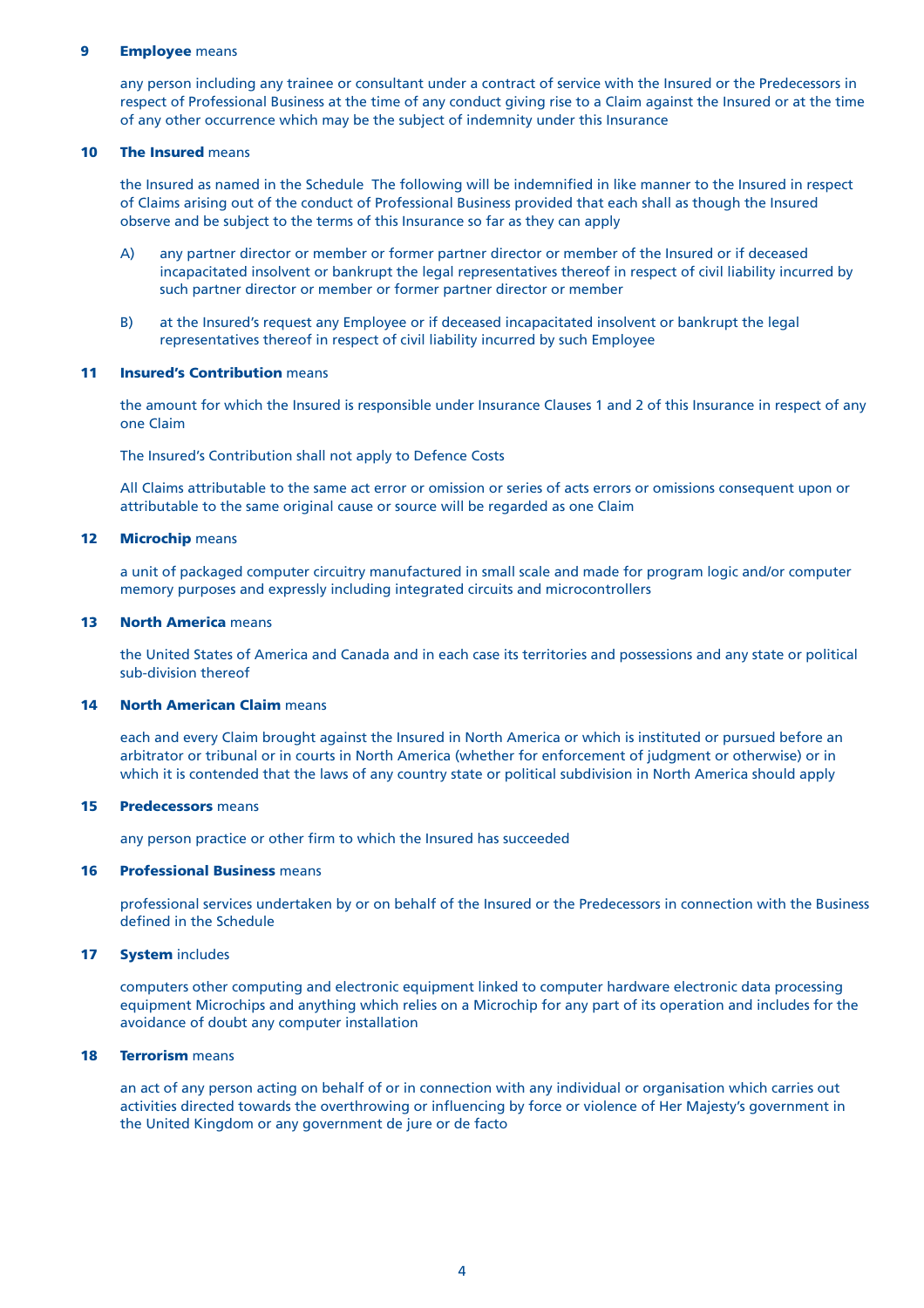### **19 Virus** means

programming code or series of instructions designed to achieve an unexpected unauthorised and/or undesirable effect or operation when loaded onto a System transmitted between Systems by transfer between computer systems via networks extranets internet or electronic mail or attachments thereto or via floppy diskettes or CD-ROMs or otherwise and whether involving self replication or not

## **20 War Risks** means

war invasion act of foreign enemy hostilities (whether war be declared or not) civil war rebellion revolution insurrection or military or usurped power

# **INTERPRETATION**

In this Insurance

- **1 the singular includes the plural and vice versa**
- **2** the male gender includes the female and neutral genders
- **3** references to any Act or law include any rules or regulations promulgated thereunder and any re-enactment replacement amendment or modification thereof in whole or part and whether before or after the date of this Insurance
- **4** the use of headings and sub-headings is for ease of reference only and is not intended to be construed as an aid to interpretation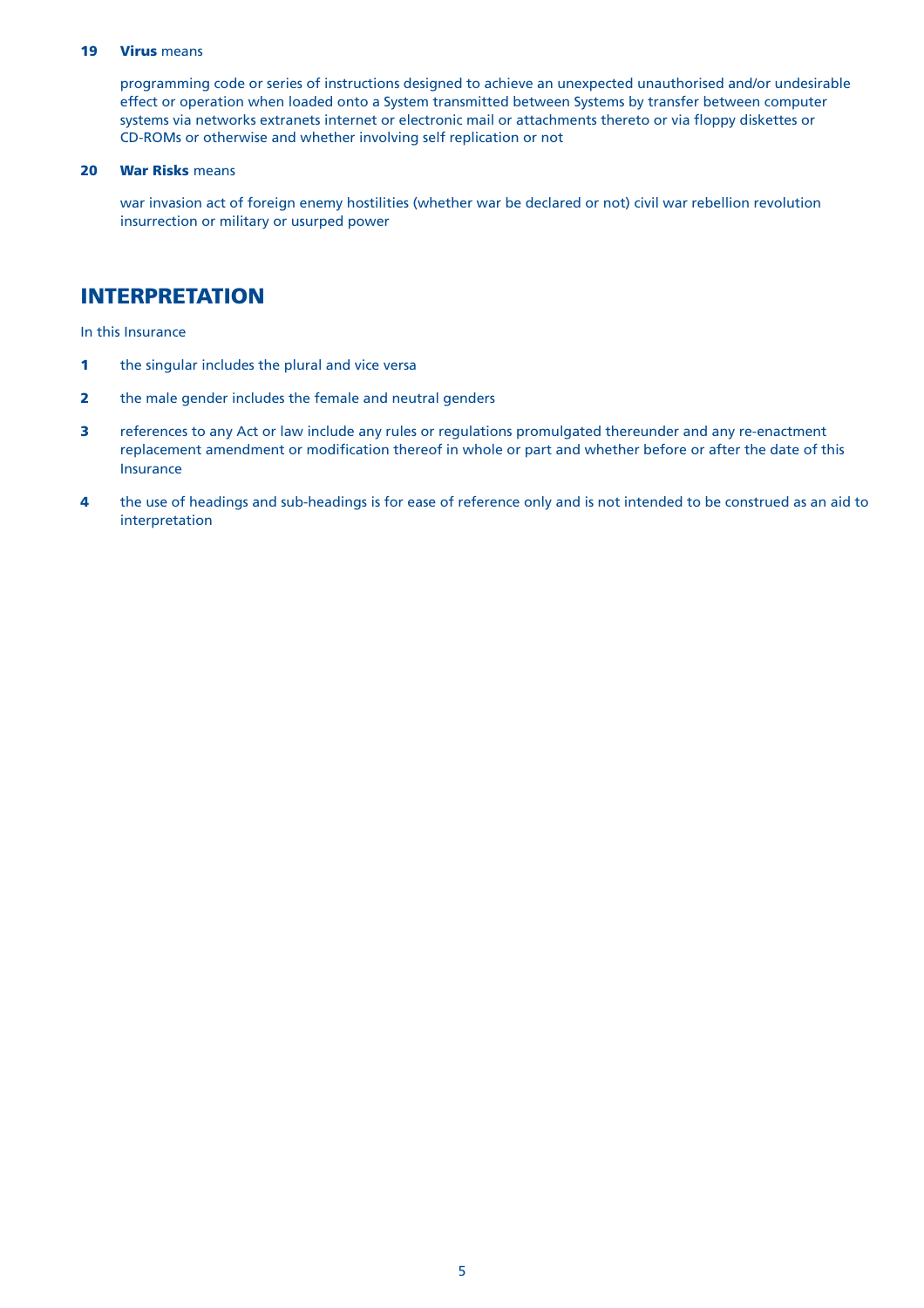# **INSURANCE CLAUSES**

# **1 Civil Liability**

The Company will indemnify the Insured up to the Limit of Indemnity specified in the Schedule in respect of Claims first made against the Insured and notified to the Company during the Period of Insurance in respect of civil liability (including liability for claimant's costs and expenses) incurred in connection with the conduct of Professional Business

The Company will in addition pay Defence Costs incurred by the Company or by the Insured with the Company's written consent Provided that if the amount payable to dispose of a Claim exceeds the amount available under this Insurance the liability of the Company for Defence Costs shall be only that proportion which the amount available bears to the amount payable to dispose of such Claim

# **2 Awards by Ombudsmen**

The Company will indemnify the Insured in accordance with any final and binding award of any ombudsman under any recognised scheme up to a maximum of £100,000 in the aggregate during the Period of Insurance in respect of

- A) any amount paid or payable pursuant to such final binding award or
- B) any Defence Costs incurred in taking any steps which the Insured is directed to take by the ombudsman in relation to a claimant

Provided that the Claim giving rise to the award of the ombudsman was first made against the Insured and notified to the Company during the Period of Insurance and arose in connection with the conduct of Professional Business

# **3 Loss of or Damage to Documents**

The Company will in the event of loss of or damage to Documents occurring in the conduct of Professional Business and advised to the Company during the Period of Insurance indemnify the Insured in respect of all costs and expenses reasonably incurred by the Insured in replacing or restoring Documents up to a maximum of £50,000 during the Period of Insurance

Provided that

- A) such loss or damage is sustained while the Documents are either in transit or in the custody of the Insured or of any person to whom the Insured has entrusted them
- B) where the Documents are in electronic format the Insured can demonstrate to the reasonable satisfaction of the Company that the Insured had in place sufficient and proper procedures for the security and the daily back-up of Documents
- C) the Company shall not be liable for loss of or damage to Documents arising directly or indirectly from
	- 1) the transmission or impact of any Virus
	- 2) unauthorised access to a System

## **4 Compensation for Court Attendance**

In the event of the legal advisers acting on behalf of the Insured with the consent of the Company requiring any principal partner member director or Employee of the Insured to attend any court tribunal arbitration adjudication or other hearing as a witness in connection with a Claim made against the Insured and notified under this Insurance the Company will provide compensation to the Insured at the rate of £200 per person for each day on which attendance is required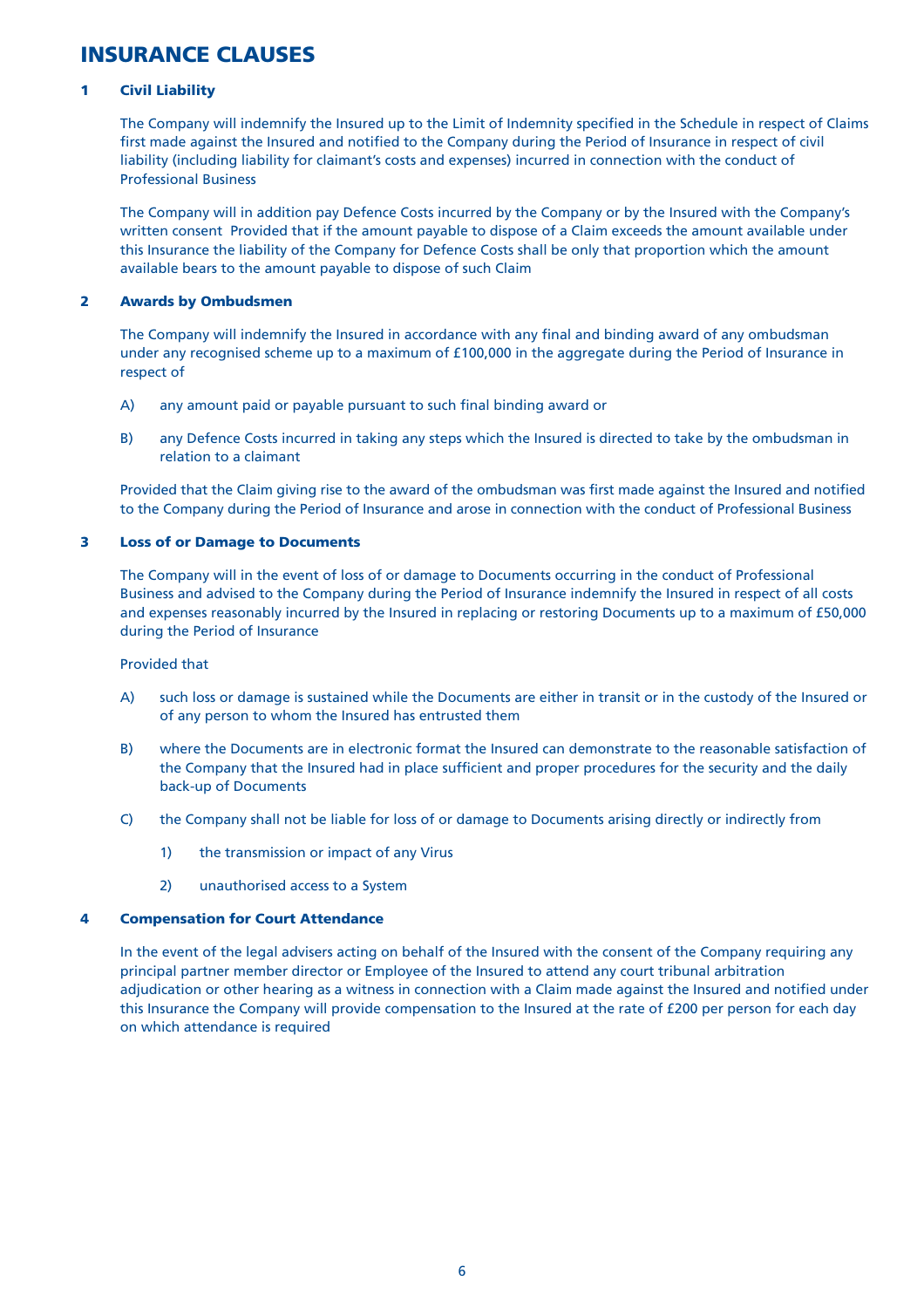# **LIMITS OF INDEMNITY**

- **1** The liability of the Company shall not exceed the Limit of Indemnity specified in the Schedule
- **2** Where the Company is liable to indemnify more than one person firm company or body the total amount of indemnity payable under this Insurance shall not exceed the Limit of Indemnity
- **3** All Claims attributable to the same act error or omission or series of acts errors or omissions consequent upon or attributable to the same original cause or source will be regarded as one Claim

# **EXCLUSIONS**

The Company shall not be liable in respect of

# **1 Adjudication and Arbitration**

any Claim arising out of or related to any

- A) decision made against the Insured by an adjudicator who was not independent of the parties to the dispute
- B) adjudication arising from an adjudication clause in a contract which contains timetable provisions for adjudication which are more onerous to the Insured than those contained in the Scheme for Construction Contracts referred to in the Housing Grants Construction and Regeneration Act 1996
- C) arbitration award made in respect of any Claim or counterclaim where the seat of the arbitration was located outside England Wales Scotland or Northern Ireland unless that seat was agreed to by the Company

# **2 Asbestos Risks**

any liability based upon or arising out of or relating directly or indirectly to or in consequence of or in any way involving Asbestos Risks

# **3 Bodily Injury to Employees**

any liability arising out of Bodily Injury to an Employee arising out of and in the course of his employment for or on behalf of the Insured

# **4 Bodily Injury to Others or Damage to Property**

any liability arising out of Bodily Injury to any other person or loss of or damage to property unless arising out of advice design specification or omission to perform a professional duty

# **5 Contractual Liabilities and Guarantees**

any Claim arising from any contractual agreement in respect of

- A) any express guarantee given by the Insured or
- B) any express contractual penalty made between the Insured and a third party or
- C) any acceptance by the Insured of liability for liquidated damages

in so far as liability assumed by the Insured exceeds the amount of the Insured's liability in the absence of such agreement

# **6 Controlling Interest**

any Claim made against the Insured by

- A) any entity in which the Insured or any partner member or director or any combination of partners members or directors of the Insured exercises or has exercised a controlling interest
- B) any entity exercising a controlling interest over the Insured by virtue of their having a financial or executive interest in the operation of the Insured

#### unless such Claim emanates from an independent third party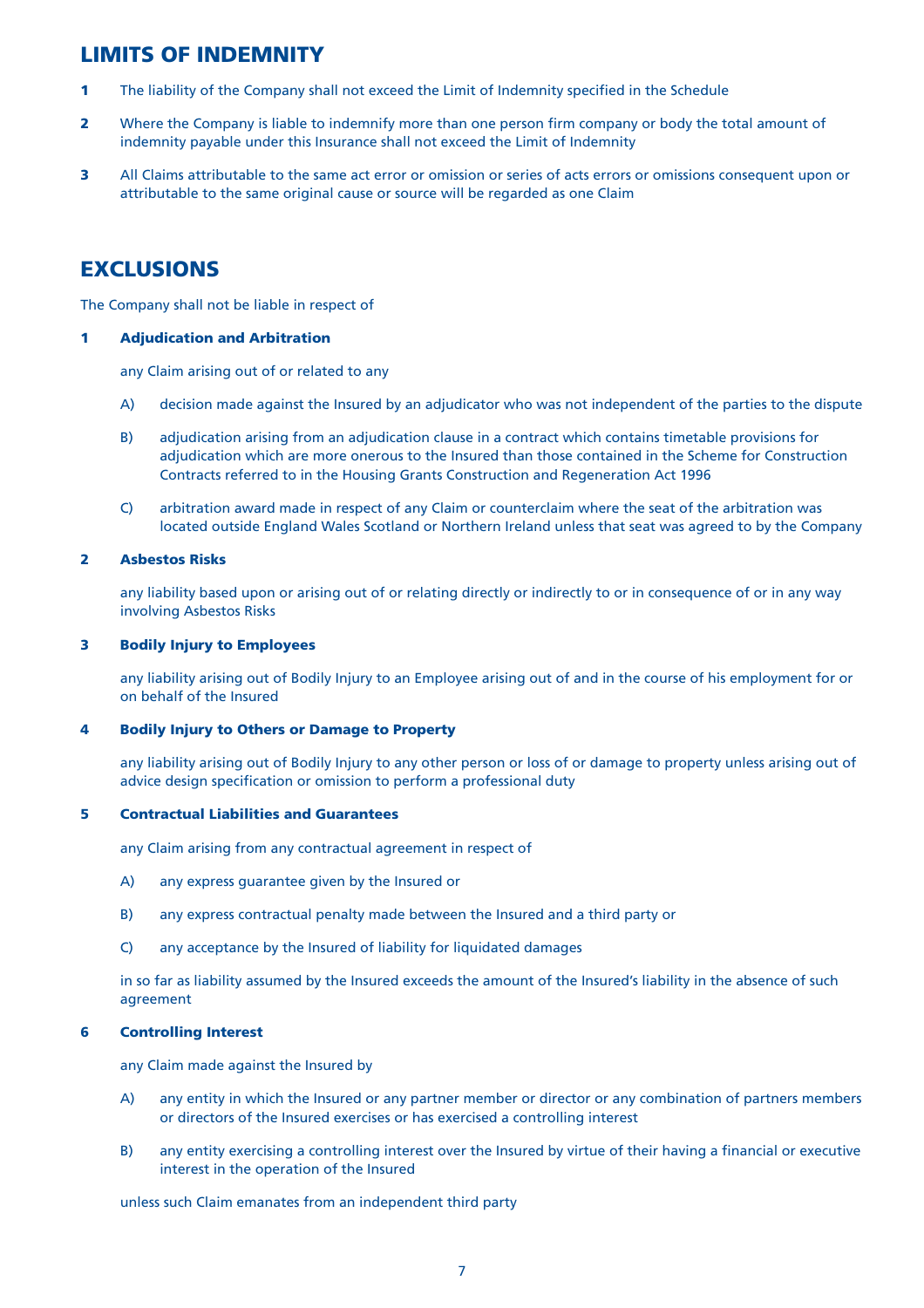## **7 Design and Construct/Supply**

any Claim arising from the provision of advice design or specification where the Insured contracts to

- A) manufacture construct erect or install or
- B) supply materials or equipment

Provided this Exclusion shall not apply to project models or displays

### **8 Directors' and Officers' Liability**

any Claim against any Insured or those indemnified by this Insurance in like manner to the Insured in their capacity as a director officer or trustee in respect of the performance or non-performance of their duties as a director officer or trustee

#### **9 Dishonesty**

any dishonest or fraudulent act or omission committed by any person after there is reasonable cause for suspicion of fraud or dishonesty in relation to such person

Furthermore no indemnity shall be given to any person committing condoning or knowingly participating in any way in any act or omission of a fraudulent or dishonest nature

#### **10 Employment**

any Claim arising from any liability to any Employee former employee or prospective employee in respect of employment related libel slander humiliation or defamation wrongful dismissal repudiation or breach of any employment contract or arrangement termination of a training contract or contract of apprenticeship harassment discrimination or like conduct

#### **11 Fines Penalties and Punitive Damages etc.**

any fines penalties punitive exemplary or aggravated damages where such damages have been identified separately within any award of a court or the multiple portion of any multiplied damage award

#### **12 Goods and Services**

- A) any Claim arising out of the supply of any goods by or on behalf of the Insured or products manufactured constructed altered repaired treated sold supplied or distributed by or on behalf of the Insured
- B) any Claim arising from any contract or arrangement for the supply to or use by the Insured of goods or services

#### **13 Insolvency of the Insured**

any Claim arising out of or relating to the insolvency or bankruptcy of the Insured Provided that this Exclusion shall not apply to any Claim

- A) in respect of monies held on behalf of third parties and/or
- B) for which the Insured would otherwise be indemnified by this Insurance but for the insolvency or bankruptcy of the Insured

### **14 Insured's Contribution**

the Insured's Contribution

#### **15 North American Jurisdiction and Operations**

- A) damages or other monetary awards judgments or negotiated settlements claimant's costs and expenses and Defence Costs connected with or arising out of any North American Claim
- B) the enforcement upholding or registration against the Insured by any arbitrator tribunal or court outside North America of any damages or other monetary awards judgments or negotiated settlements claimant's costs and expenses and Defence Costs connected with or arising out of any North American Claim
- C) the operations of the Insured or any principal partner member director Employee agent branch subsidiary or parent company of the Insured in North America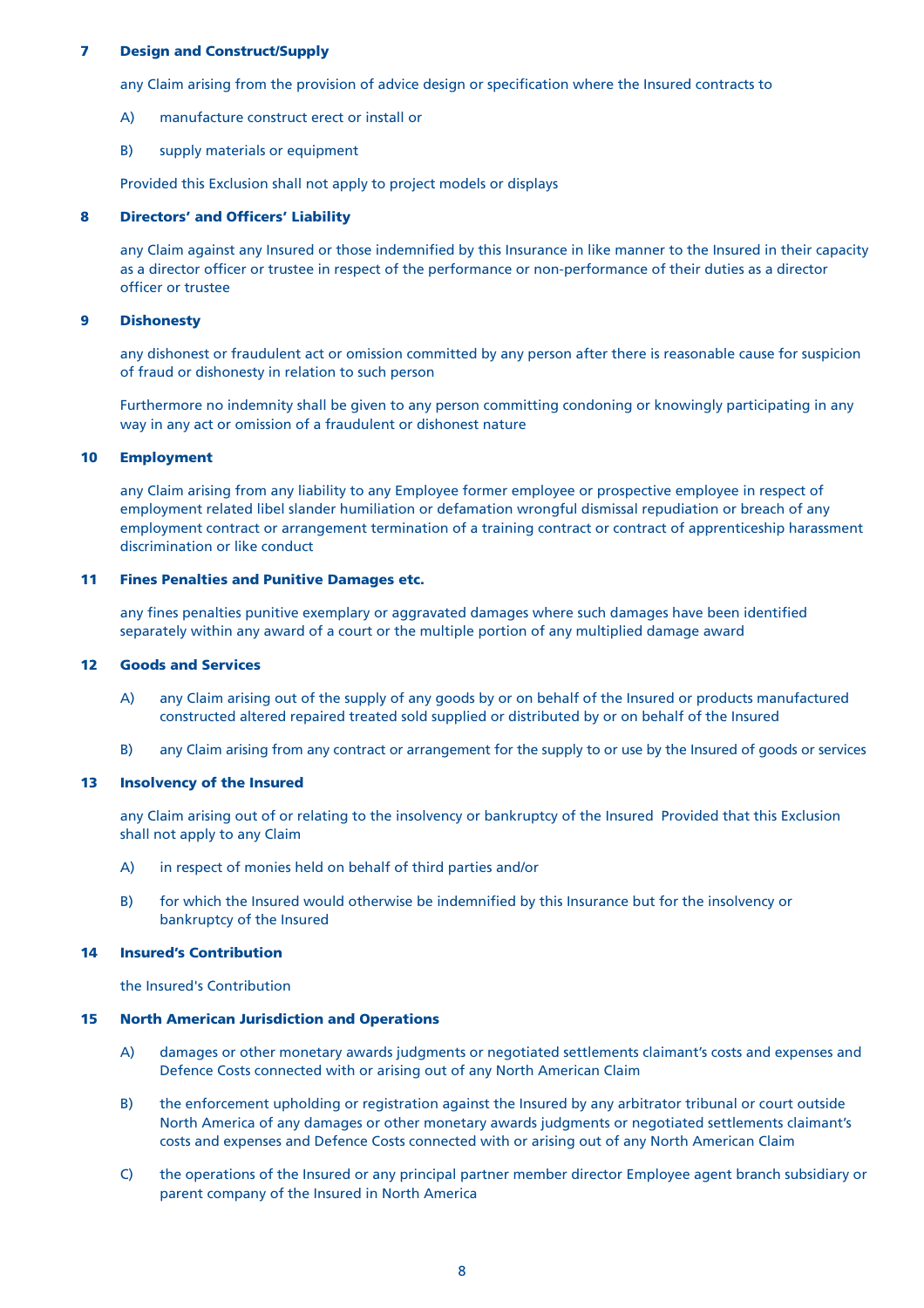### **16 Nuclear**

loss or destruction of or damage to any property whatsoever or any loss or expense whatsoever resulting or arising therefrom or any consequential loss or any legal liability of whatsoever nature directly or indirectly caused by or contributed to by or arising from

- A) ionising radiations or contamination by radioactivity from any nuclear fuel or from any nuclear waste from the combustion of nuclear fuel
- B) the radioactive toxic explosive or other hazardous properties of any explosive nuclear assembly or nuclear component thereof

#### **17 Pension and Benefit Schemes**

any Claim arising from any plan programme or scheme providing benefits to the Insured or any employees

### **18 Pollution**

any Claim or Claims based upon or arising out of or relating directly or indirectly to or in consequence of or in any way involving seepage pollution or contamination of any kind

#### **19 Previous Claims or Circumstances**

- A) the consequence of any circumstance
	- 1) notified under any insurance which was in force prior to the inception of this Insurance
	- 2) known to the Insured or which should have been known to the Insured at the inception of this Insurance which might reasonably be expected to produce a Claim
- B) any Claim made against the Insured prior to the Period of Insurance

#### **20 Spite or Reckless Behaviour**

any Claim arising from personal spite or ill will towards any claimant or arising from reckless behaviour

#### **21 Trading Losses**

any Claim arising out of or in connection with any trading losses or liabilities incurred by the Insured or any business managed by or carried on by the Insured

### **22 Transportation or Property**

the ownership use occupation or leasing of mobile or immobile goods or property by or on behalf of the Insured

## **23 War and Terrorism**

any Claim arising directly or indirectly out of War Risks or Terrorism

# **GENERAL CONDITIONS**

#### **1 Other Insurance**

If at the time any claim arises under this Insurance the Insured is or would but for the existence of this Insurance be entitled to indemnity under any other policy or policies the Company shall not be liable except in respect of any excess beyond the amount which would have been payable under such other policy or policies had this Insurance not been effected

# **2 Choice of Law**

Unless the parties have agreed otherwise in writing any dispute concerning the interpretation of this Insurance shall be governed and construed in accordance with English law and shall be resolved within the non-exclusive jurisdiction of the courts of England and Wales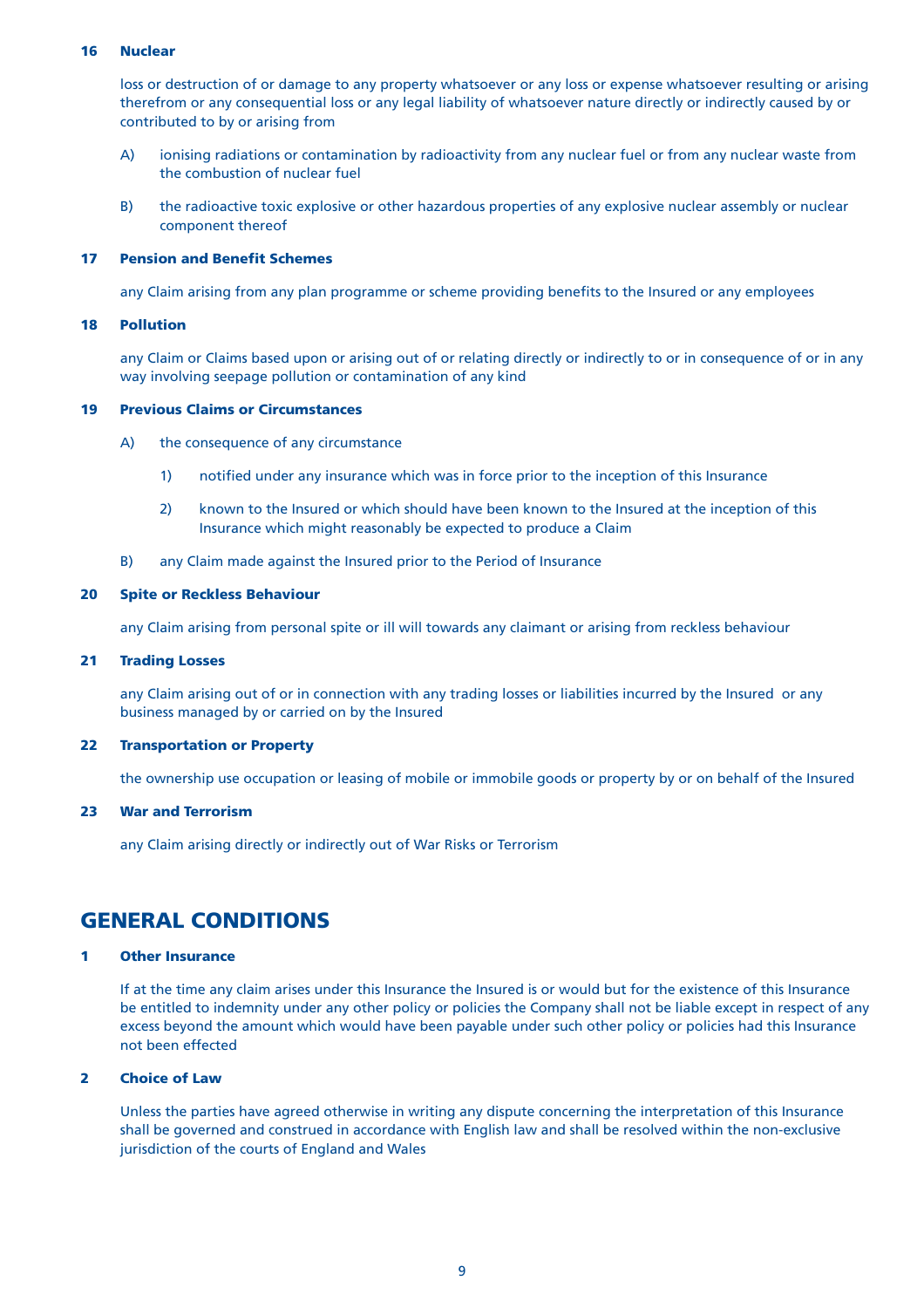# **CLAIMS CONDITIONS**

# **1 Claims Notification**

The Insured shall give written notice to the Company (regardless of the Insured's Contribution) as soon as possible after becoming aware of circumstances which might reasonably be expected to produce a Claim against the Insured or loss irrespective of the Insured's views as to the validity of such Claim or on receiving information of such a Claim for which there may be liability under this Insurance Any such Claim arising from such circumstances shall be deemed to have been made in the Period of Insurance in which such notice has been given

# **2 Notification of Adjudications**

The Insured shall as a condition precedent to its right to indemnity in respect of any adjudication for which indemnity is available under Insurance Clause 1

- A) notify the Company within 2 working days of receipt of any notice of intention to adjudicate notice of adjudication referral notice or any adjudication notice pursuant to contract
- B) not serve any of the notices referred to in Claims Condition 2A) without the prior written consent of the Company unless in the Insured's reasonable opinion service of those notices will not give rise to a Claim against the Insured

### **3 Notification of Reviews by an Ombudsman**

The Insured shall as a condition precedent to its right to indemnity under Insurance Clause 2 give immediate notice to the Company in writing as soon as it becomes aware that any ombudsman is reviewing a case directly affecting the Insured

### **4 Supporting Documentation and Admissions**

All documents supporting any Claim shall be forwarded to the Company immediately on receipt No admission offer promise payment or indemnity shall be made or given by or on behalf of the Insured without the written consent of the Company

## **5 Conduct of Claims**

The Insured shall give all such assistance as the Company may require The Company shall be entitled to take over and conduct in the name of the Insured the defence or settlement of any Claim or to prosecute in the name of the Insured for its own benefit any Claim and shall have full discretion in the conduct of any proceedings and in the settlement of any Claim

# **6 Queen's Counsel Clause**

The Insured shall not be required to contest any legal proceedings unless a Queen's Counsel (or by mutual agreement between the Insured and the Company a similar authority) shall advise that such proceedings could be contested with the probability of success

# **7 Disposal of Claims**

In connection with any Claim against the Insured the Company may at any time pay to the Insured the Limit of Indemnity (after deduction of any sums already paid as damages or claimant's costs and expenses in respect of such Claim) or any less amount for which such Claim can be settled and thereupon the Company shall relinquish the control of such Claim and be under no further liability in connection therewith except for Defence Costs for which the Company may be responsible under this Insurance in respect of matters prior to the date of such payment

# **8 Dishonesty and Fraud**

In respect of any claim made in accordance with this policy arising out of any dishonest or fraudulent act or omission

- A) the Insured must immediately take all reasonable steps to prevent further loss
- B) if the Company so requests the Insured shall take all reasonable steps to effect recovery from the person committing or condoning or knowingly participating in such dishonest or fraudulent act or omission or from the personal representatives of such person
- C) any monies recovered following action as described in 8B) above will be deducted from any amount payable under this Insurance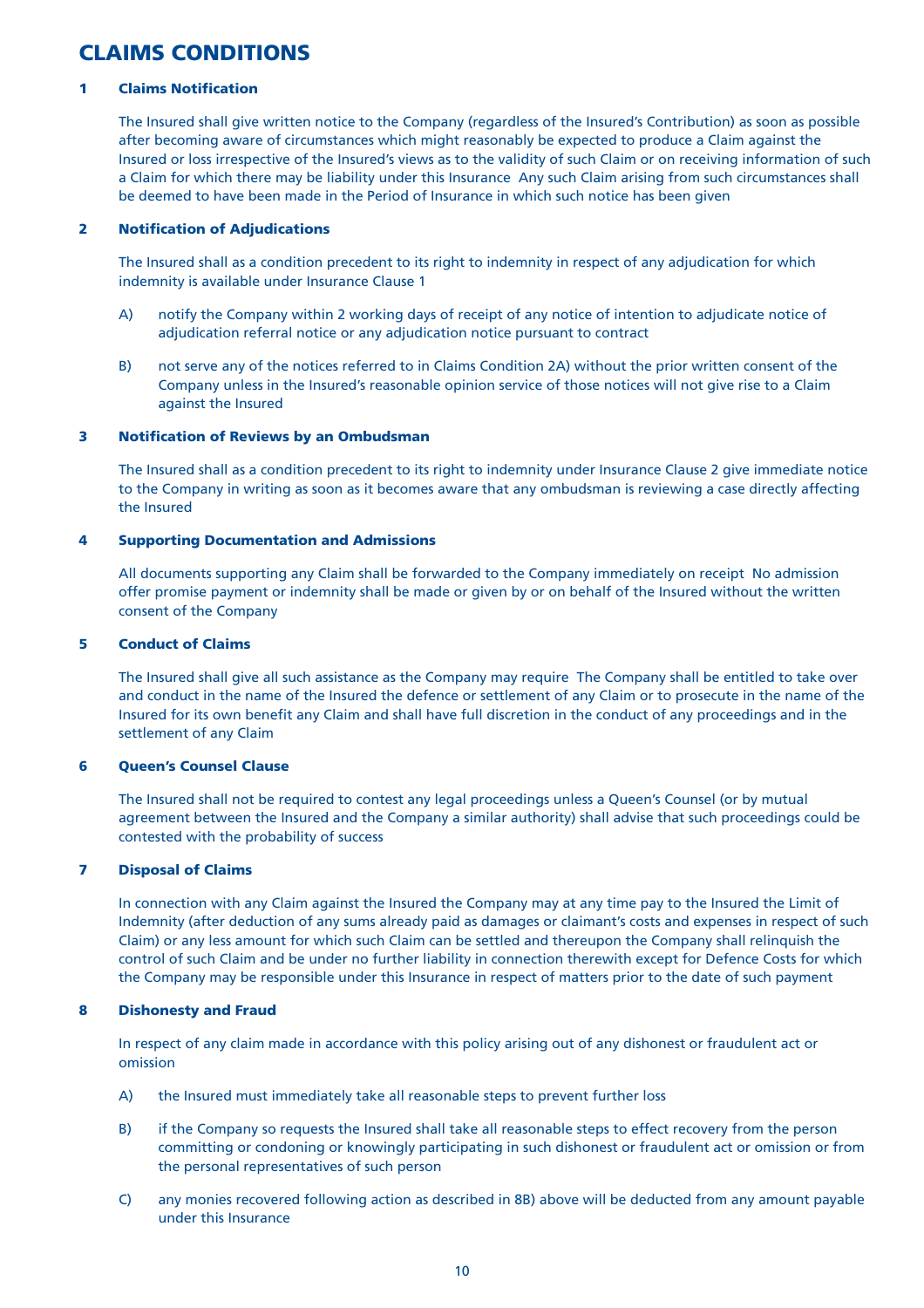# **SPECIAL BENEFITS**

- **1** In the event of the Company being entitled to avoid this Insurance from inception or from the time of any variation in cover (including at renewal) the Company may at its discretion maintain this Insurance in full force but exclude the consequences of any matter which ought to have been disclosed at inception or at the time of any variation in cover (including at renewal)
- **2** In the event of non-disclosure or misrepresentation at any renewal the Company will waive its rights to avoid this Insurance provided that
	- A) the Insured is able to establish to the satisfaction of the Company that such non-disclosure or misrepresentation was innocent and free from any fraudulent conduct or intent to deceive
	- B) the Premium and terms shall be adjusted at the discretion of the Company to those which would have applied had such circumstances been disclosed
	- C) where the Insured should have notified during a preceding Period of Insurance either a Claim made against the Insured or circumstances which could give rise to a Claim and the indemnity or cover to which the Insured would have been entitled was in any way more restricted than that provided at the date of notification the Company shall be liable only to the extent applicable during such preceding Period of Insurance

For the purposes of this Special Benefit this Insurance shall be deemed to be a renewal of any immediately preceding Professional Indemnity policy issued by the Company under which the Insured was entitled to indemnity

**3** The Company shall not avoid any claim on the grounds of the breach of Claims Conditions 1 or 4 of this Insurance subject to provision C) in Special Benefit 2 but where in the opinion of the Company the Insured has prejudiced the handling or settlement of any claim the amount payable in respect of such claim (including Defence Costs) shall be reduced to such sum as in the Company's opinion would have been payable in the absence of such prejudice

# **RENEWAL PROCEDURE**

Prior to Renewal Date each year the Company may request the Insured to complete a renewal declaration form

The renewal premium (and if applicable any adjustment of premium for the past year) will be calculated on the information provided by the Insured

Renewal will not be invited unless a satisfactory declaration is received by the Company when requested prior to Renewal Date Failure to submit a renewal declaration form prior to renewal when requested or submission of an unsatisfactory declaration will cause this Insurance to be lapsed from the Renewal Date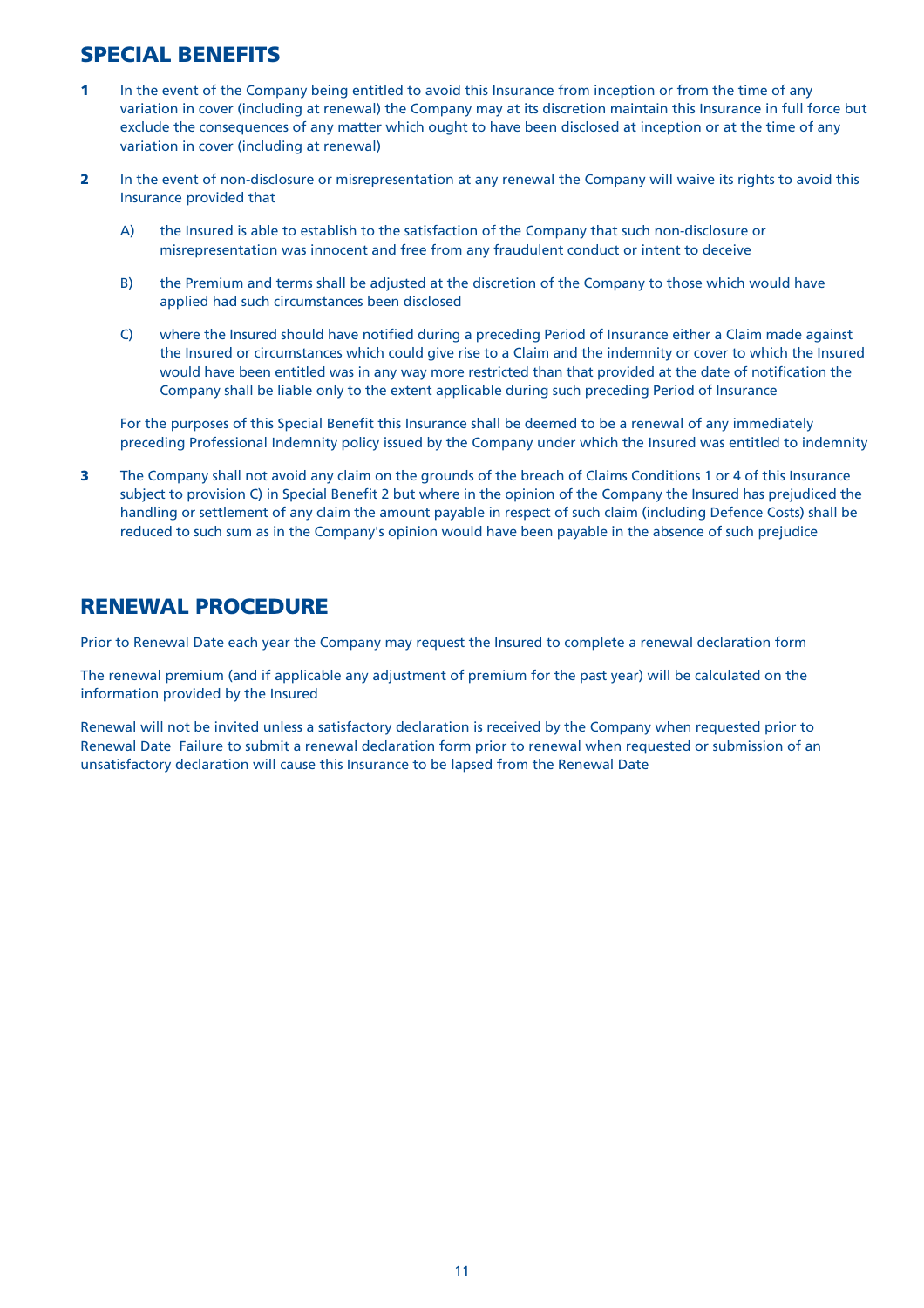

Royal & Sun Alliance Insurance plc (No. 93792). Registered in England and Wales at St Mark's Court, Chart Way, Horsham, West Sussex, RH12 1XL. Authorised and regulated by the Financial Services Authority.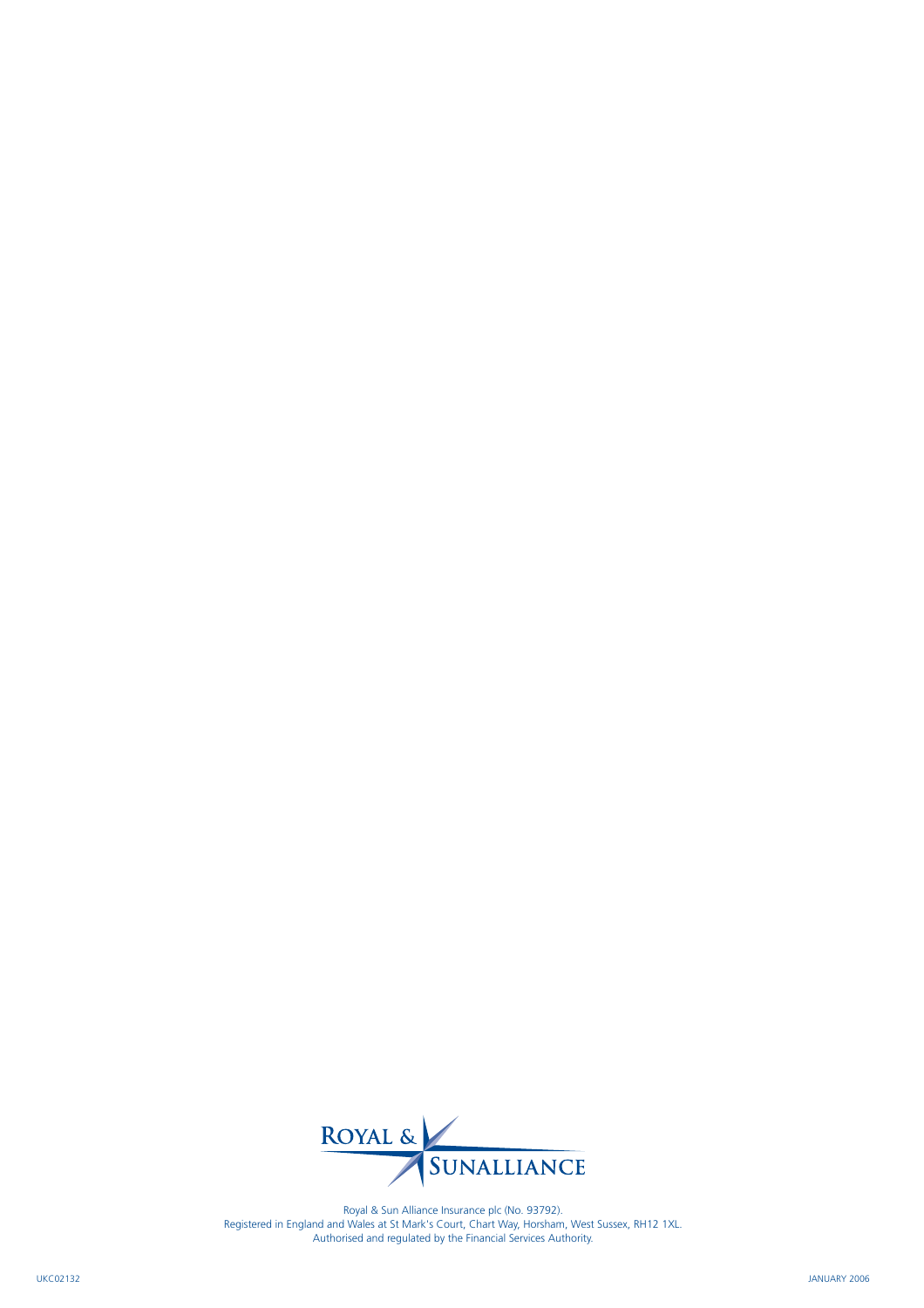# **[**Professional Indemnity Policy**]** *Policy Summary*

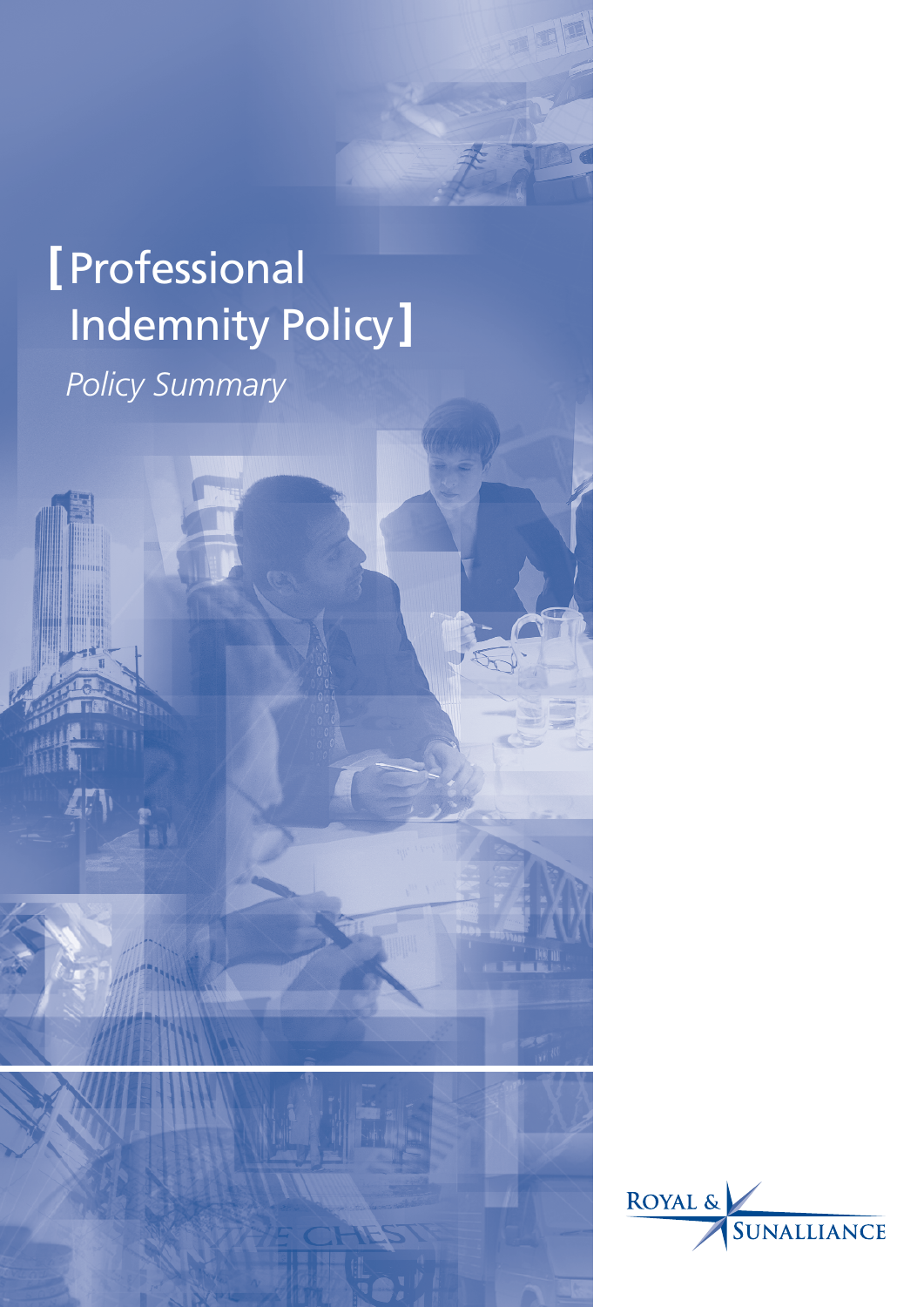

# **[**Professional Indemnity Policy**]**

Your Royal & SunAlliance Professional Indemnity Policy is an annual contract which may be renewed each year subject to your needs and our terms & conditions.

This policy provides protection to you in respect of civil liability for damages and claimant's costs and expenses incurred in connection with the conduct of your Professional Business. Cover applies to claims first made against you and notified to us during the Period of Insurance.

Please note that separate policy wordings tailored to the requirements of the following professions are also available:

- **[ ]** *Accountants*
- **[ ]** *Advertising Agents*
- **[ ]** *Architects*
- **[ ]** *Design & Construction Professionals*
- **[ ]** *IT Professionals*
- **[ ]** *Motor Traders (secondary insurance intermediaries)*
- **[ ]** *Shipping & Forwarding Agents*
- **[ ]** *Solicitors*
- **[ ]** *Surveyors, Quantity Surveyors, Auctioneers, Valuers and Estate Agents*

The following tables provide a summary of the main policy features & benefits and any significant exclusions & limitations. For full policy details and our full terms and conditions please read your Policy Wording, which will be provided on completion of your contract, or at any time on request.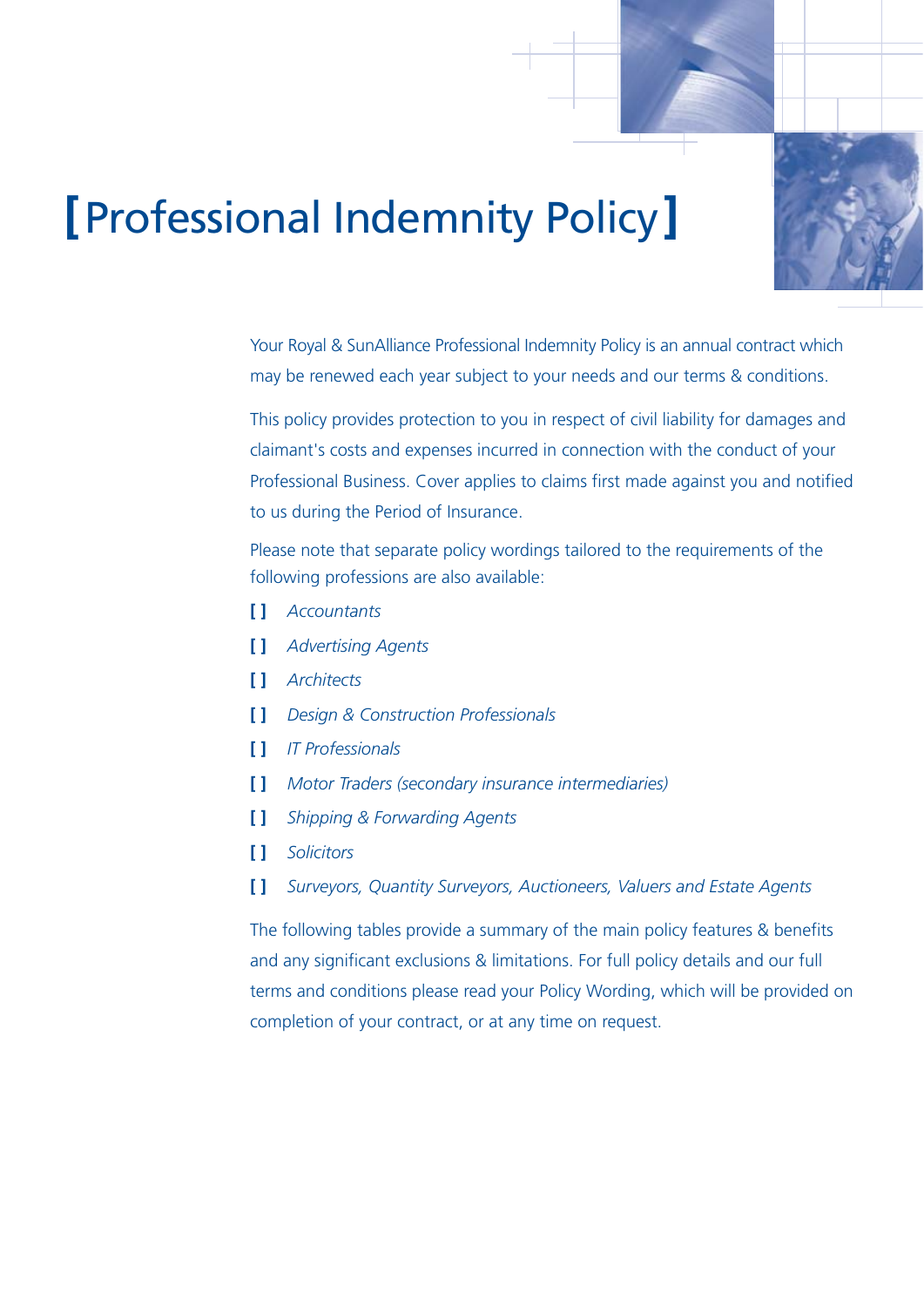# Table 1 Standard Features & Benefits

The following will automatically be included in your policy depending on the cover you have selected:

| <b>Features &amp; Benefits</b>                                                                                                                                                                                                                                                                                                                                                                                                                                                                                                                                                                                                                                                                                                                                                                                                                                                                                                                                                                                                                                                                                                                                                                                                                                                                                                                                                                                                                                                                                                                                                          | <b>Significant Exclusions</b><br>or Limitations                                                                                                                                                                                                                                                                                                                                                                                                                                                                                                                                                                                                                                                                                                                                                                                                                                                                                                                                                                                                                                                                                                                                                                                                                                                                                                                                        |  |
|-----------------------------------------------------------------------------------------------------------------------------------------------------------------------------------------------------------------------------------------------------------------------------------------------------------------------------------------------------------------------------------------------------------------------------------------------------------------------------------------------------------------------------------------------------------------------------------------------------------------------------------------------------------------------------------------------------------------------------------------------------------------------------------------------------------------------------------------------------------------------------------------------------------------------------------------------------------------------------------------------------------------------------------------------------------------------------------------------------------------------------------------------------------------------------------------------------------------------------------------------------------------------------------------------------------------------------------------------------------------------------------------------------------------------------------------------------------------------------------------------------------------------------------------------------------------------------------------|----------------------------------------------------------------------------------------------------------------------------------------------------------------------------------------------------------------------------------------------------------------------------------------------------------------------------------------------------------------------------------------------------------------------------------------------------------------------------------------------------------------------------------------------------------------------------------------------------------------------------------------------------------------------------------------------------------------------------------------------------------------------------------------------------------------------------------------------------------------------------------------------------------------------------------------------------------------------------------------------------------------------------------------------------------------------------------------------------------------------------------------------------------------------------------------------------------------------------------------------------------------------------------------------------------------------------------------------------------------------------------------|--|
| Professional Indemnity Insurance (General Wording)                                                                                                                                                                                                                                                                                                                                                                                                                                                                                                                                                                                                                                                                                                                                                                                                                                                                                                                                                                                                                                                                                                                                                                                                                                                                                                                                                                                                                                                                                                                                      |                                                                                                                                                                                                                                                                                                                                                                                                                                                                                                                                                                                                                                                                                                                                                                                                                                                                                                                                                                                                                                                                                                                                                                                                                                                                                                                                                                                        |  |
| <b>Standard Cover:</b>                                                                                                                                                                                                                                                                                                                                                                                                                                                                                                                                                                                                                                                                                                                                                                                                                                                                                                                                                                                                                                                                                                                                                                                                                                                                                                                                                                                                                                                                                                                                                                  |                                                                                                                                                                                                                                                                                                                                                                                                                                                                                                                                                                                                                                                                                                                                                                                                                                                                                                                                                                                                                                                                                                                                                                                                                                                                                                                                                                                        |  |
| [] "Claims made" wording, meaning that the<br>policy covers claims first made against you and<br>notified to us during the Policy Period.<br>[] Protection is given to the Insured named in the<br>Schedule, past and present partners (or<br>members of LLPs), directors, employees and<br>their personal representatives in the event of<br>death, incapacity, insolvency or bankruptcy<br>[] Covers civil liability (including liability for<br>claimant's costs and expenses) incurred in<br>connection with the conduct of Professional<br>Business, including:<br>[ ] Breach of professional duty<br>[ ] Liability for dishonest acts<br><b>I</b> Libel & slander<br>[ ] Liability for damage to documents<br>[ ] Infringement of intellectual property rights<br>[ ] Adjudication and arbitration awards<br>[ ] Other types of civil liability, such as<br>contractual liability, unless specifically<br>excluded<br>[] Covers Defence Costs incurred with our<br>written consent in addition to the Limit of<br>Indemnity<br>[] Cover for ombudsmen's awards up to<br>£100,000 during the Policy Period<br>[] Costs of replacing or restoring Documents lost<br>or damaged in transit or in your custody up to<br>a maximum of £50,000 during any Period of<br>Insurance<br>[] Compensation for court attendance by any<br>principal, partner, member, director or<br>Employee in connection with a claim at a rate<br>of £200 per person per day<br>[] Special benefit clause waiving our rights to<br>avoid the policy in the event of innocent non-<br>disclosure at renewal | [ ] Claims which should be insured under other types of<br>policies, such as Employers' Liability and Public/Products<br>Liability, Directors' & Officers' Liability, Employment Practices<br>Liability and Motor Insurance<br>[ ] Asbestos & nuclear risks, pollution, war & terrorism<br>[ ] Adjudications where the adjudicator is not independent or<br>the timetable is more onerous than in the Scheme for<br>Construction Contracts, and arbitration awards made<br>outside the UK<br>[] Express quarantees, contractual penalties or liquidated<br>damages which are beyond your liability at common law<br>[ ] Claims made by entities in which you have a controlling<br>interest<br>[] Claims where you contract to manufacture, construct, erect<br>or install or supply materials or equipment<br>[] Dishonesty of a person after there is reasonable cause for<br>suspicion<br>[ ] Fines, penalties and punitive damages<br>[ ] Claims brought in North America<br>[ ] Previous claims or circumstances<br>[ ] Spite or reckless behaviour<br>[ ] Business risks, such as contracts for supply of goods or<br>services to your business, your insolvency, pension & benefit<br>schemes and trading losses<br>[] Damage to Documents caused by computer viruses or<br>hacking (procedures must be in place for the security and<br>daily back-up of electronic Documents) |  |
|                                                                                                                                                                                                                                                                                                                                                                                                                                                                                                                                                                                                                                                                                                                                                                                                                                                                                                                                                                                                                                                                                                                                                                                                                                                                                                                                                                                                                                                                                                                                                                                         |                                                                                                                                                                                                                                                                                                                                                                                                                                                                                                                                                                                                                                                                                                                                                                                                                                                                                                                                                                                                                                                                                                                                                                                                                                                                                                                                                                                        |  |